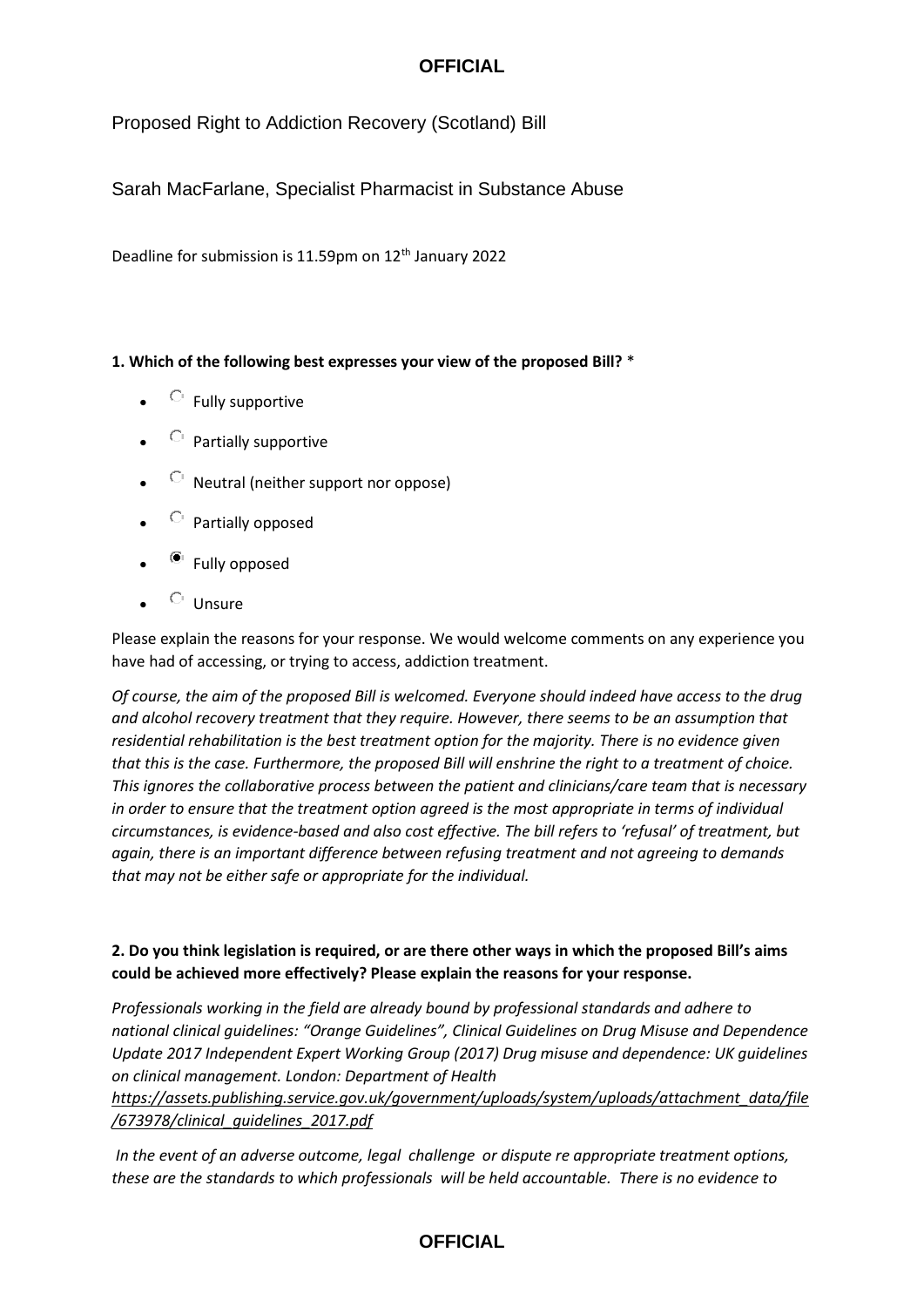# **OFFICIAL**

*suggest additional legal requirements need to be imposed on professionals working in this specialty (that do not exist in other specialties).* 



**3. How do you think the right to treatment established in the Bill would be most effectively implemented and enforced? Tick all options that apply.**

- $\Box$  Duty on Scottish Ministers
- $\Box$  Duty on Health Boards
- $\Box$  Duty on Integration Joint Boards (IJB's)
- $\Box$  Established targets/standards
- $\Box$  Requirement for the Scottish Government to report progress on duty
- $\triangleright$  Other (For example Local Authorities please specify below).

Please explain the reasons for your response.

*All patients/patient groups would like to have access to the treatment they want at the time they want it. That is not unique to this cohort. However, there are finite resources with which to treat the Scottish population and the impact results in necessary prioritisation of resources. Ultimately, clinical treatment in any group of patients should not be subject to political enforcement.*

*If passed, the proposed bill will inevitably result in allegations of treatment being 'refused' and this will impact constrained budgets/resource further still since each case will require investigation, and this will not promote treatment or treatment options- it will have the opposite effect.*

| $\frac{1}{2}$ . The contract of the contract of the contract of the contract of the contract of the contract of the contract of the contract of the contract of the contract of the contract of the contract of the contract of t |  |
|-----------------------------------------------------------------------------------------------------------------------------------------------------------------------------------------------------------------------------------|--|

**4. Which of the following best expresses your view of creating a specific complaints procedure, in addition to the existing NHS complaints procedure?**

 $\bullet$   $\quad$  Fully supportive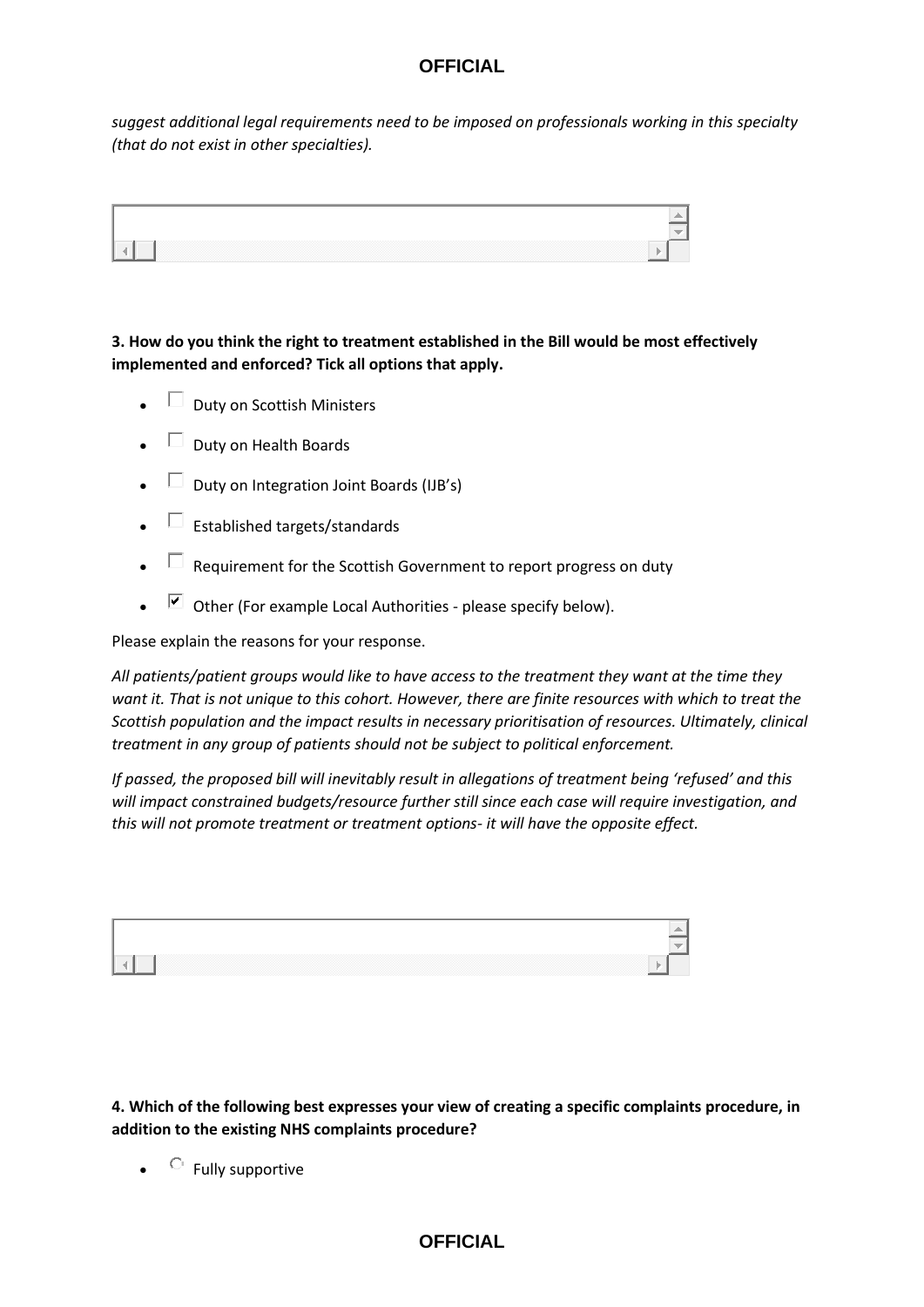- $\circledcirc$  Partially supportive
- $\circledcirc$  Neutral (neither support nor oppose)
- $\circledcirc$  Partially opposed
- Fully opposed
- $\circ$  Unsure

Please explain the reasons for your response. We would welcome comments on any experience you have had with the existing NHS complaints procedure.

*The NHS complaints procedure is open and transparent and there is no evidence presented to suggest it is not fit for purpose. All clinicians are subject to the current procedure and it would be divisive to introduce an additional complaints procedure for only a very small proportion of clinicians.*

**5. Which of the following best expresses your view of allowing those suffering from addiction to choose a preferred treatment option, and for them to receive that option unless deemed harmful by a medical professional?**

- $\bullet$  Fully supportive
- $\circledcirc$  Partially supportive
- $\circledcirc$  Neutral (neither support nor oppose)
- $\circ$  Partially opposed
- $\circ$  Fully opposed
- $\circ$  Unsure

Please explain the reasons for your response. We would welcome suggestions about how this could work in practice.

*All evidence based treatments should be available to the patients of Scotland. A patient-centred approach to decision making, where patients are involved in treatment decisions, is of highest priority and patients must be given all of the necessary information in order to make an informed choices. Treatment providers have a responsibility to ensure this is the case, in this specialty and in others.* 

#### **6. Which of the following best expresses your view of the proposed Bill seeking to prevent treatment being refused?**

- $\circ$  Fully supportive
- $\circledcirc$  Partially supportive
- $\circ$  Neutral (neither support nor oppose)
- $\circ$  Partially opposed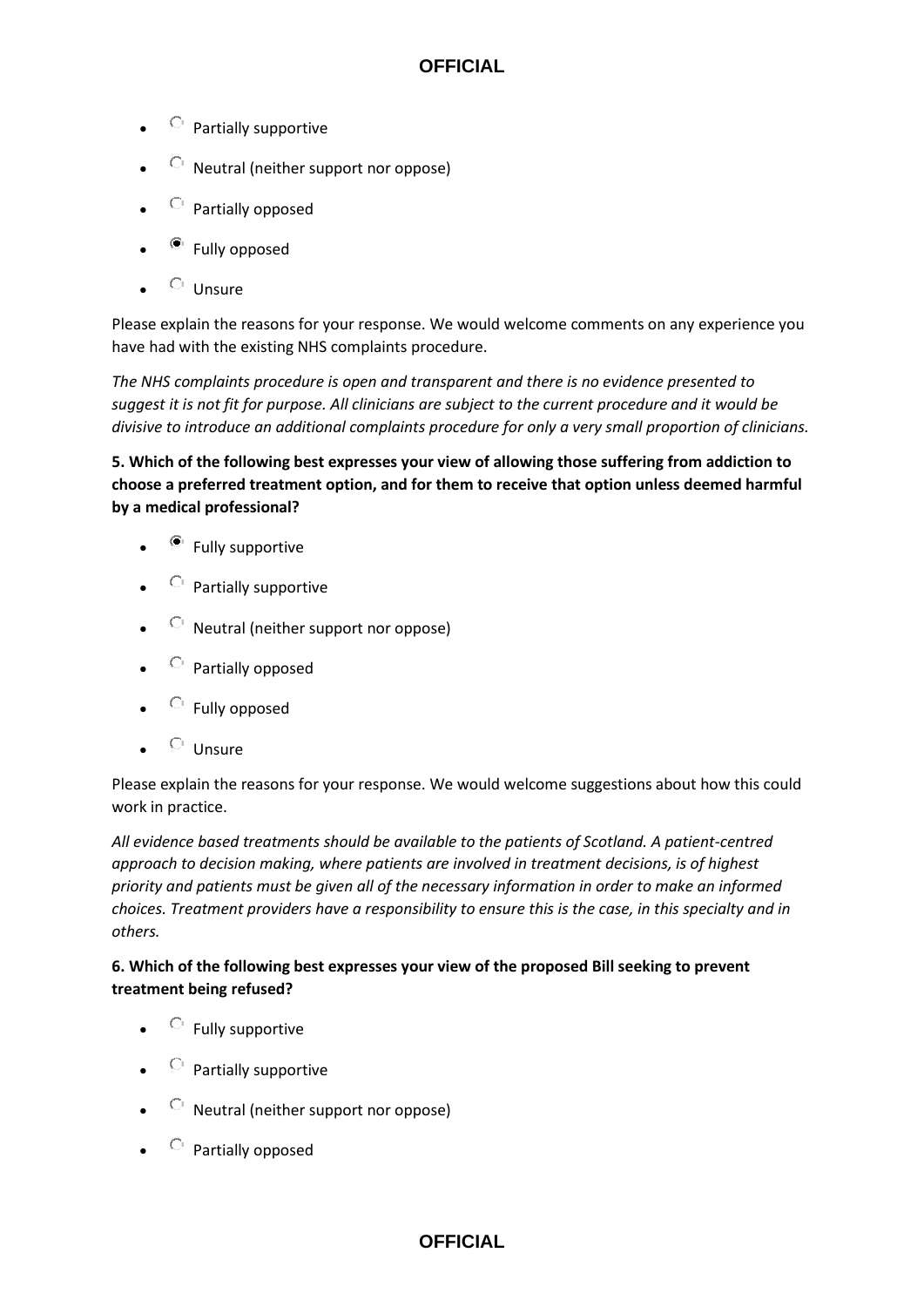- Fully opposed
- $\circ$  Unsure

.

Please explain the reasons for your response. We would welcome suggestions about how this could work in practice.

*The language used in the bill such as 'treatment being refused' implies that professionals working in the field are purposely making decisions to provide no treatment/less than optimum care for personal reasons. Instead I would suggest that where treatment has been 'refused', there have in fact been opposing views between the patient and the care provider between what is safe and clinically appropriate and what is desired. Clinicians are obliged to provide safe and appropriate carethis is 'treatment'.*



#### **7. Which of the following best expresses your view of requiring the Scottish Government to establish a national funding scheme?**

- $\bullet$  Fully supportive
- $\circledcirc$  Partially supportive
- $\circledcirc$  Neutral (neither support nor oppose)
- $\circledcirc$  Partially opposed
- $\circ$  Fully opposed
- $\circ$  Unsure

Please explain the reasons for your response.

*In order to ensure that all evidence based treatment options are available to all patients, no matter where in Scotland they reside, then it is essential for these to be fully funded. Residential rehabilitation should be available on a not for profit basis.* 

#### **8. Taking into account all those likely to be affected (including public sector bodies, businesses and individuals etc), is the proposed Bill likely to lead to:**

- $\circ$  a significant increase in costs
- $\bullet$  Some increase in costs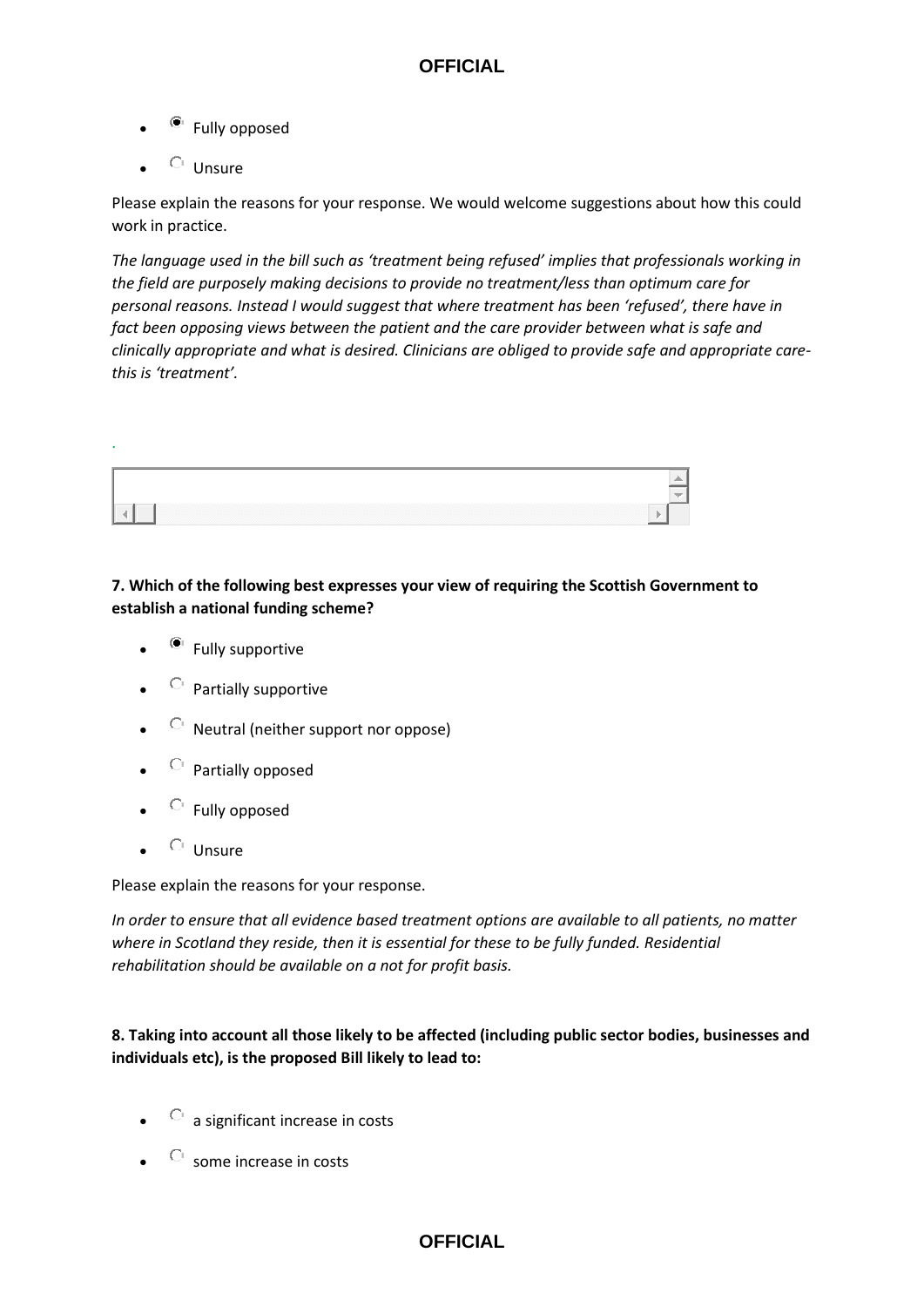### **OFFICIAL**

- $\circ$  no overall change in costs
- $\circ$  some reduction in costs
- $\circledcirc$  a significant reduction in costs
- $\bullet$  don't know

Please indicate where you would expect the impact identified to fall (including public sector bodies, businesses and individuals etc). You may also wish to suggest ways in which the aims of the Bill could be delivered more cost-effectively.

*The Bill is not deliverable in its current form.* 

#### **Equalities**

**9. What overall impact is the proposed Bill likely to have on equality, taking account of the following protected characteristics (under the Equality Act 2010): age, disability, gender reassignment, marriage and civil partnership, pregnancy and maternity, race, religion or belief, sex, sexual orientation?**

- Positive
- $\circ$  Slightly positive
- Neutral (neither positive nor negative)
- $\circ$  Slightly negative
- $\circ$  Negative
- $\circ$  Unsure

Please explain the reasons for your response. Where any negative impacts are identified, you may also wish to suggest ways in which these could be minimised or avoided.



**10. In terms of assessing the proposed Bill's potential impact on sustainable development, you may wish to consider how it relates to the following principles:**

- **living within environmental limits**
- **ensuring a strong, healthy and just society**
- **achieving a sustainable economy**
- **promoting effective, participative systems of governance**
- **ensuring policy is developed on the basis of strong scientific evidence.**

**With these principles in mind, do you consider that the Bill can be delivered sustainably?**